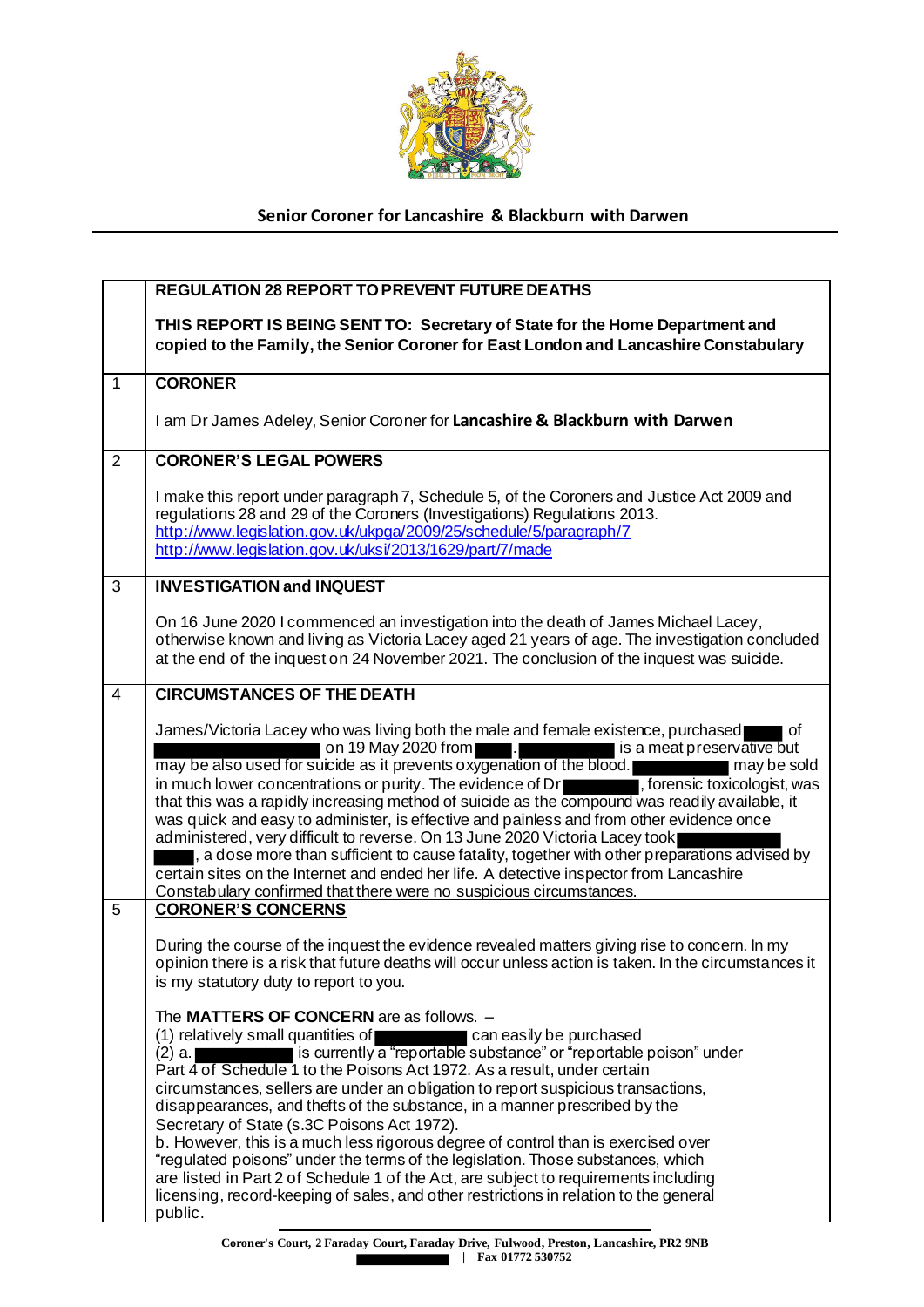c. Both the regulated poisons and reportable poison lists can specify "concentration limits" which restrict the obligations imposed by the legislation to chemicals in concentrations at or above that limit. For example, ammonia is "reportable" in concentrations at or above 10% weight in weight (w/w) and phenols are "regulated" at or above 60% w/w. The power to specify a concentration can ensure that low concentrations of substances are not subject to the regime but higher (and therefore more dangerous levels) are subject to scrutiny.